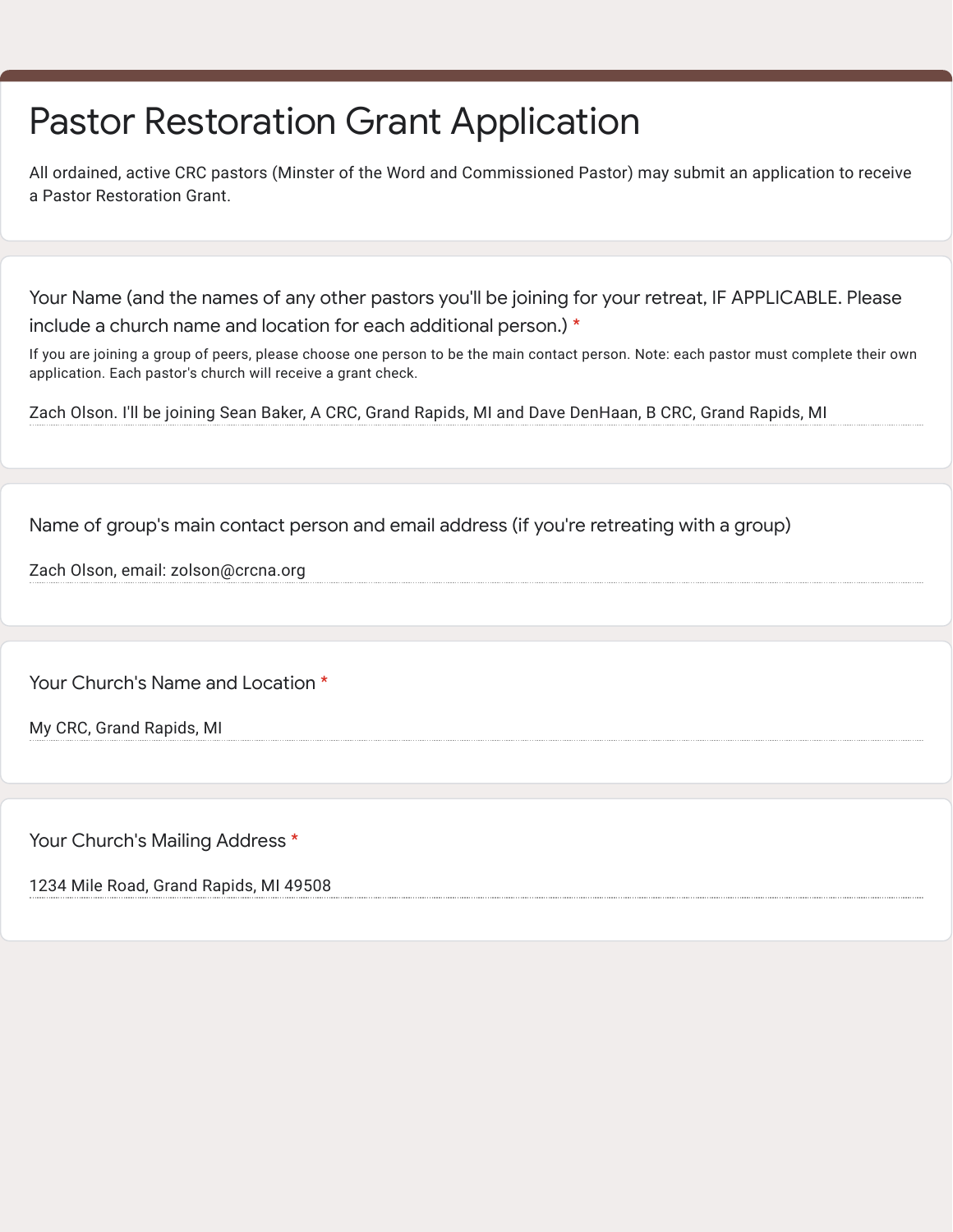Are you ordained as either a Minister of the Word or a Commissioned Pastor in a Christian Reformed congregation? \*

Only active, ordained CRC Ministers of the Word and Commissioned Pastors are eligible for this grant

| Yes                                                                                                                                                             |                                                                                                                         |
|-----------------------------------------------------------------------------------------------------------------------------------------------------------------|-------------------------------------------------------------------------------------------------------------------------|
| No                                                                                                                                                              |                                                                                                                         |
|                                                                                                                                                                 |                                                                                                                         |
|                                                                                                                                                                 |                                                                                                                         |
| Have you completed a Birkman Assessment? *                                                                                                                      |                                                                                                                         |
| Yes                                                                                                                                                             |                                                                                                                         |
| No                                                                                                                                                              |                                                                                                                         |
| I don't remember                                                                                                                                                |                                                                                                                         |
|                                                                                                                                                                 |                                                                                                                         |
|                                                                                                                                                                 |                                                                                                                         |
| Have you read the grant guidelines and agree to them? *                                                                                                         |                                                                                                                         |
| Applicants must read grant overview and guidelines prior to applying. They can be found at crcna.org/pcr/pastors/grants/pastor-<br>restoration-grants-overview. |                                                                                                                         |
|                                                                                                                                                                 |                                                                                                                         |
| Yes                                                                                                                                                             |                                                                                                                         |
|                                                                                                                                                                 |                                                                                                                         |
|                                                                                                                                                                 |                                                                                                                         |
|                                                                                                                                                                 |                                                                                                                         |
|                                                                                                                                                                 | Provide a brief sketch of your retreat plan, including the type of professional helper you plan to engage.              |
|                                                                                                                                                                 | See a sample, completed application with retreat plan at crcna.org/pcr/pastors/grants/pastor-restoration-               |
| grant/*                                                                                                                                                         |                                                                                                                         |
|                                                                                                                                                                 | Our group plans to rent a house in Orlando, FL for a few nights with our spouses. Before we get to the retreat, we will |
| group of pastors, as a group of spouses, and all together.                                                                                                      | read Ruth Haley Barton's book, Strengthening the Soul of Your Leadership. We will share our learnings together as a     |
| When I get back form the retreat I am going to meet with a spiritual director once a month.                                                                     |                                                                                                                         |